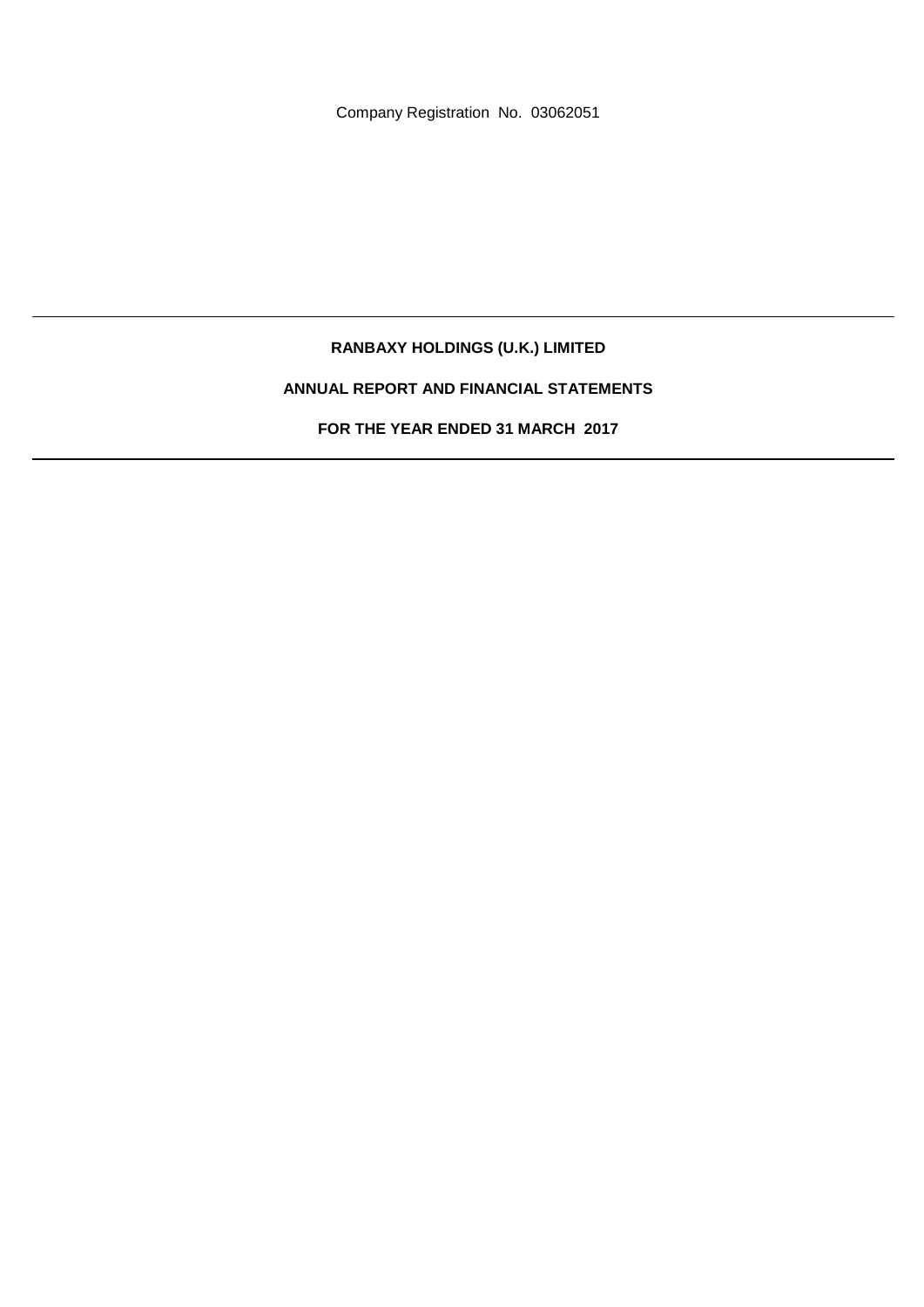# **CONTENTS**

|                                           | Page(s)   |
|-------------------------------------------|-----------|
| Company Information                       | 2         |
| <b>Strategic Report</b>                   | 3         |
| Directors' Report                         | $4 - 5$   |
| Auditors' Report                          | $6 - 7$   |
| Statement of Income and Retained Earnings | 8         |
| <b>Statement of Financial Position</b>    | 9         |
| Notes to the Financial Statements         | $10 - 14$ |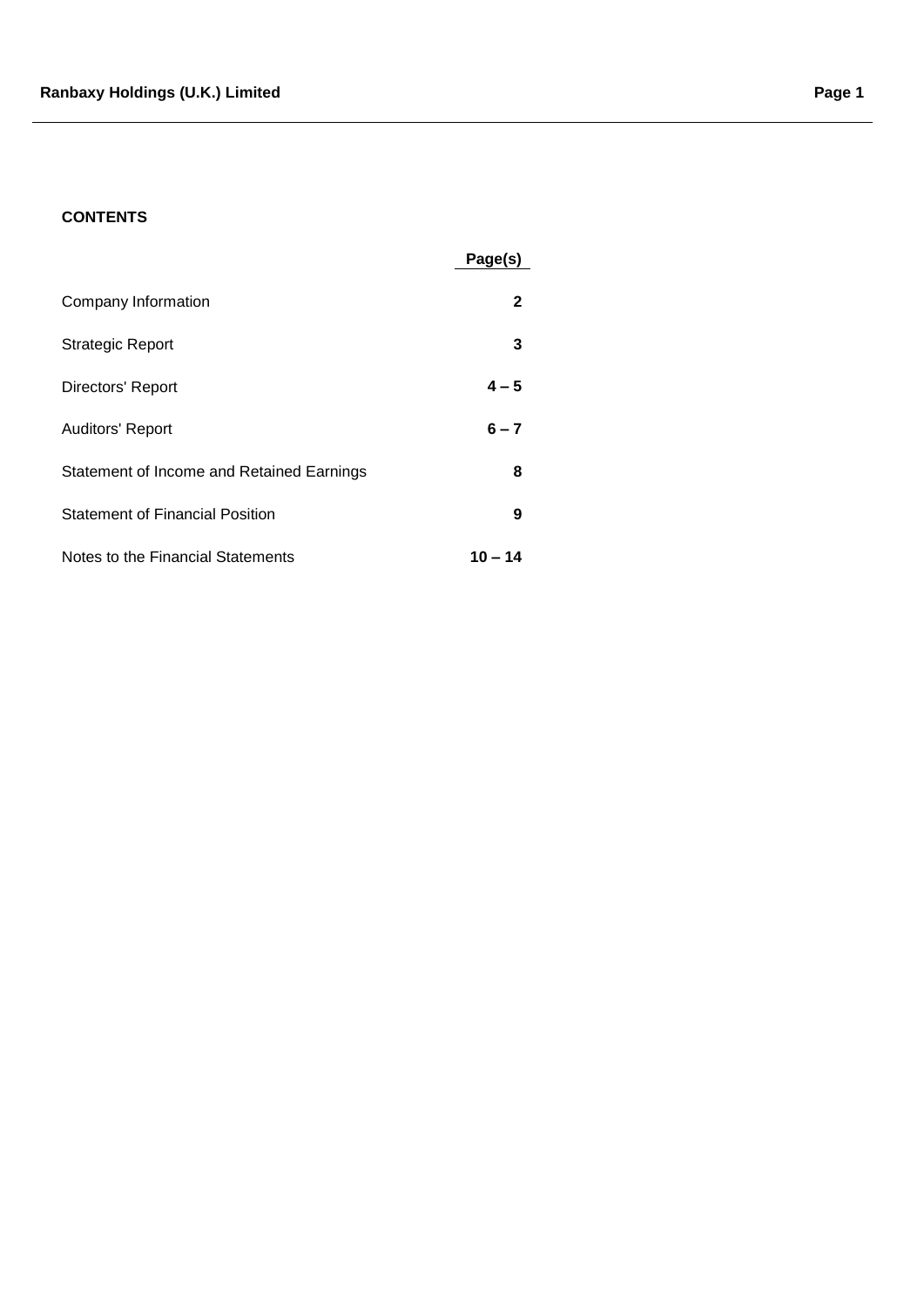# **COMPANY INFORMATION**

| <b>DIRECTORS</b>         | Mr Neeraj Sharma<br>Mr Prashant Lakhamshi Savla                               |
|--------------------------|-------------------------------------------------------------------------------|
| <b>REGISTERED OFFICE</b> | 5th Floor<br>Hyde Park Hayes 3,<br>11 Millington Road<br>Hayes UB3 4AZ        |
| <b>AUDITORS</b>          | Kingston Smith LLP<br>Devonshire House<br>60 Goswell Road<br>London, EC1M 7AD |

**COMPANY NUMBER** 03062051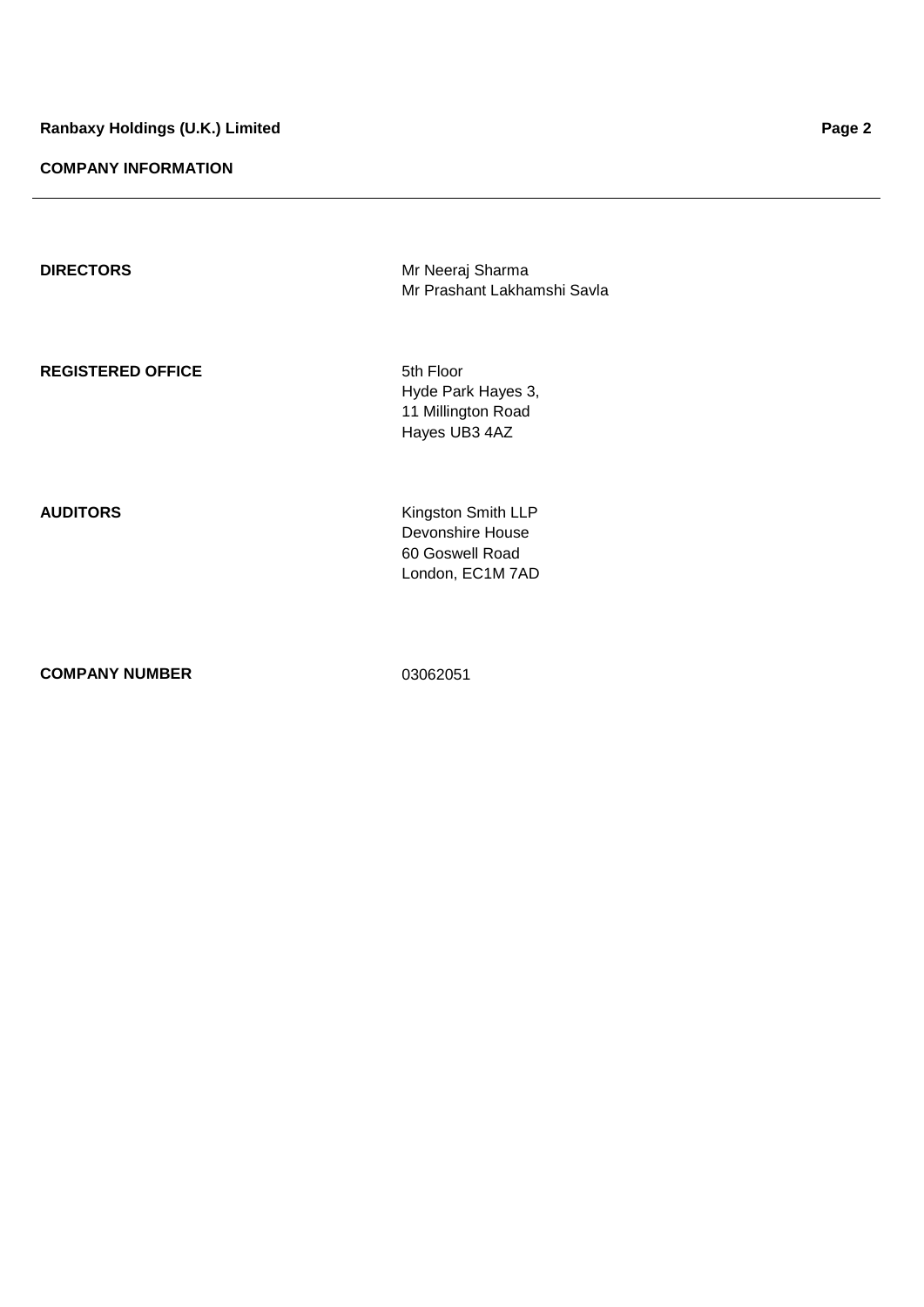Company No: 03062051

# **STRATEGIC REPORT**

# **REVIEW OF BUSINESS AND FUTURE DEVELOPMENT**

### **Business overview**

The Company is an investment holding company of a group of subsidiary companies. The company is currently not engaged in any trading activities.

# **Financial Overview**

Net operating expenses for the year ended 31 March 2017 were £11,474 (2016: £9,317). During the year the company made a new investment of £8 for 100% of the Share capital of Sun Pharmaceutical Holdings USA Inc. Further, during the year, 13,000,000 shares of \$1 par value per share in Ranbaxy Inc, a group undertaking, were transferred to Sun Pharmaceutical Holdings USA Inc. for an equivalent increase in additional paid in capital of Sun Pharmaceutical Holdings USA Inc.

### **Future Developments**

The Company will continue to act as a holding and investment company and undertake management of any assets in line with its primary objective.

# **PRINCIPAL RISKS AND UNCERTAINTIES**

The principal risks arise from the fluctuation in the value of investments in group undertakings. Significant investment value emanates from the group subsidiary Sun Pharmaceutical Holdings USA Inc. Consistent results posted by the group undertaking in the USA in which Sun Pharmaceutical Holdings USA Inc. has invested leads to a reasonable deduction of relative stability, certainty and management of risks.

This report was approved by the Board on 10 August 2017. By Order of the Board

Neeraj Sharma **Director**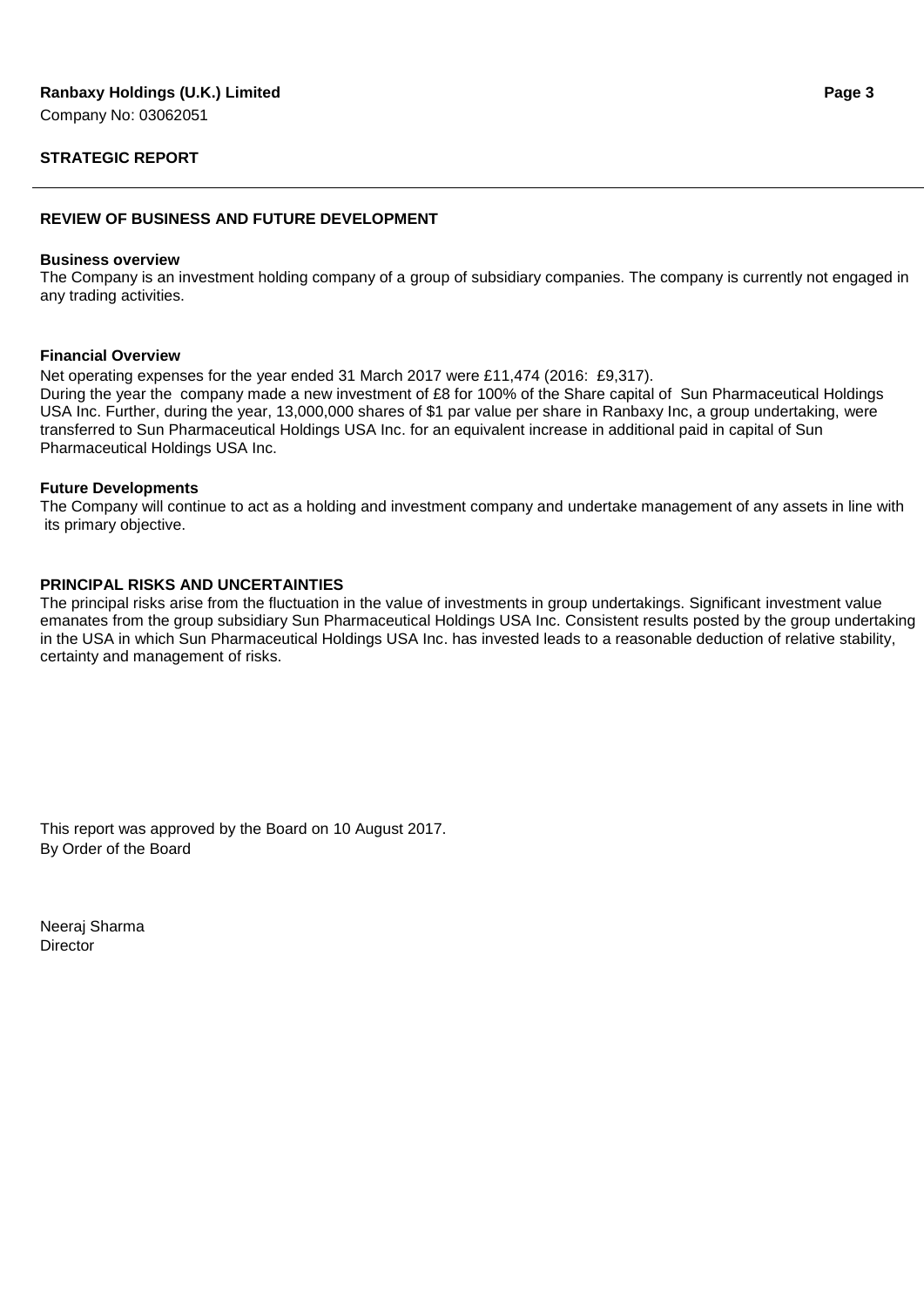# **DIRECTORS' REPORT**

The directors submit their report and the audited financial statements for the year ended 31 March 2017.

### **1. PRINCIPAL ACTIVITY**

The principal activity is that of a holding company.

### **2. RESULTS AND DIVIDENDS**

The results of the company for the year under review are as stated on page 8 of the financial statements.

The directors do not recommend the payment of a dividend. The loss for the financial year of £ 11,474 (2016: £9,317 ) will be transferred to reserves.

### **3. DIRECTORS AND DIRECTORS' INTERESTS**

The present directors of the company are set out on page 2.

The directors who held office during the year are as follows:

Mr Neeraj Sharma Mr Prashant Lakhamshi Savla

### **4. STRATEGIC REPORT**

In accordance with section 414c (11) of the Companies Act 2006, the information relating to future developments and financial risk management are included in the Strategic Report.

### **5. AUDITORS**

Pursuant to Section 487 (2) of the Companies Act 2006, the auditors will be deemed to be reappointed and Kingston Smith LLP will therefore continue in office.

# **6. DISCLOSURE OF INFORMATION TO AUDITORS**

The directors who held office at the date of approval of this Directors' Report confirm that, so far as they are each aware, there is no relevant audit information of which the Company's auditors are unaware; and each director has taken all the steps that he ought to have taken as a director to make himself aware of any relevant audit information and to establish that the Company's auditors are aware of that information.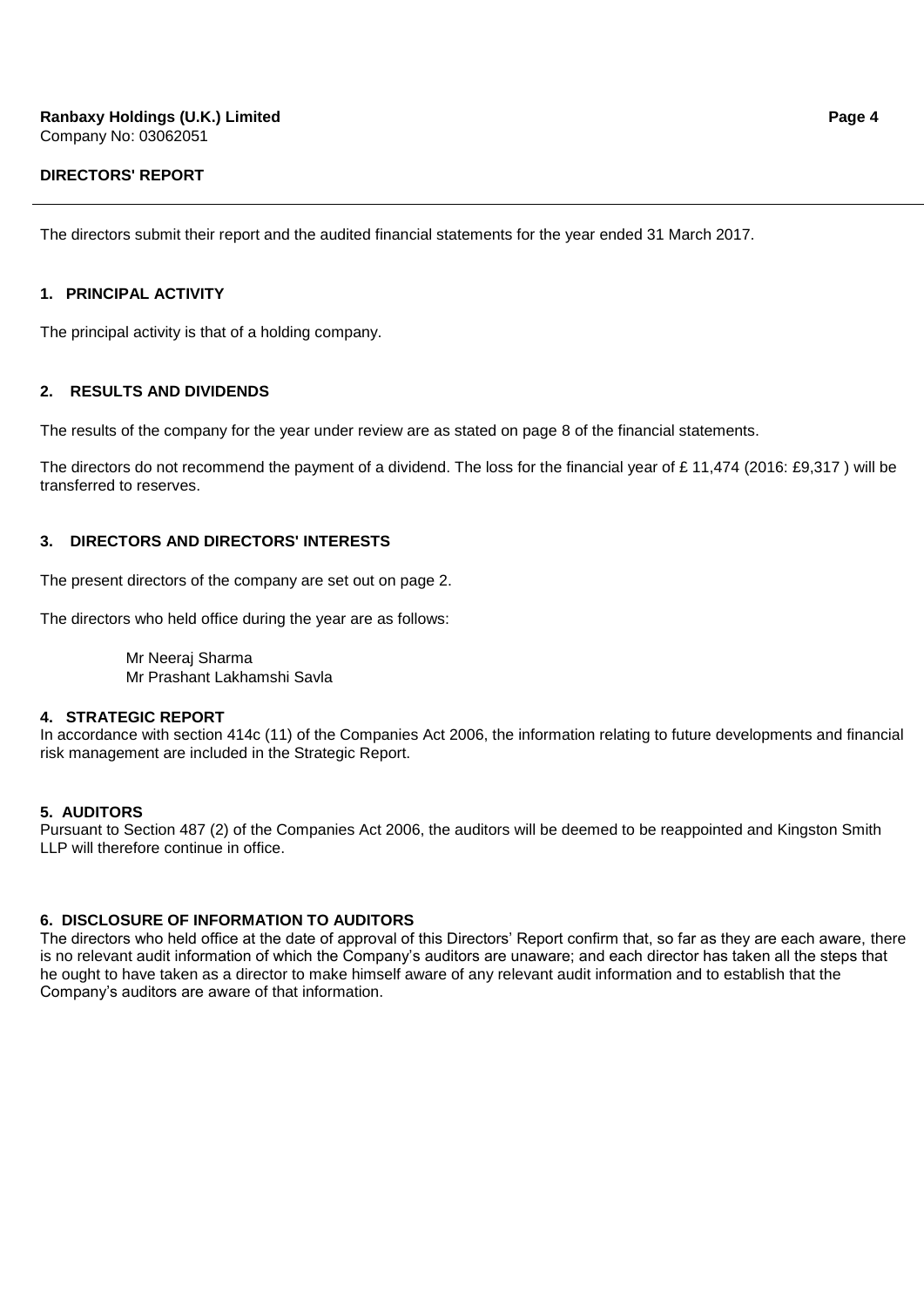# **DIRECTORS' REPORT (Continued)**

### **7. STATEMENT OF DIRECTORS' RESPONSIBILITIES IN RESPECT OF THE STRATEGIC AND DIRECTORS' REPORT AND THE FINANCIAL STATEMENTS**

The directors are responsible for preparing the Strategic and Directors' Reports and the financial statements in accordance with applicable law and regulations.

Company law requires the directors to prepare financial statements for each financial period. Under that law they have elected to prepare the financial statements in accordance with UK Accounting Standards and applicable law (UK Generally Accepted Accounting Practice).

Under company law the directors must not approve the financial statements unless they are satisfied that they give a true and fair view of the state of affairs of the company and of the profit or loss of the company for that period. In preparing these financial statements , the directors are required to:

• select suitable accounting policies and then apply them consistently;

• make judgments and estimates that are reasonable and prudent; and

• prepare the financial statements on the going concern basis unless it is inappropriate to presume that the company will continue in business.

The directors are responsible for keeping adequate accounting records that are sufficient to show and explain the company's transactions and disclose with reasonable accuracy at any time the financial position of the company and enable them to ensure that the financial statements comply with the Companies Act 2006. They have general responsibility for taking such steps as are reasonably open to them to safeguard the assets of the company and to prevent and detect fraud and other irregularities.

This report was approved by the Board on 10 August 2017. On behalf of the Board

Neeraj Sharma **Director** Ranbaxy Holdings (U.K.) Limited 5th Floor, Hyde Park Hayes 3 11 Millington Road, Hayes, UB3 4AZ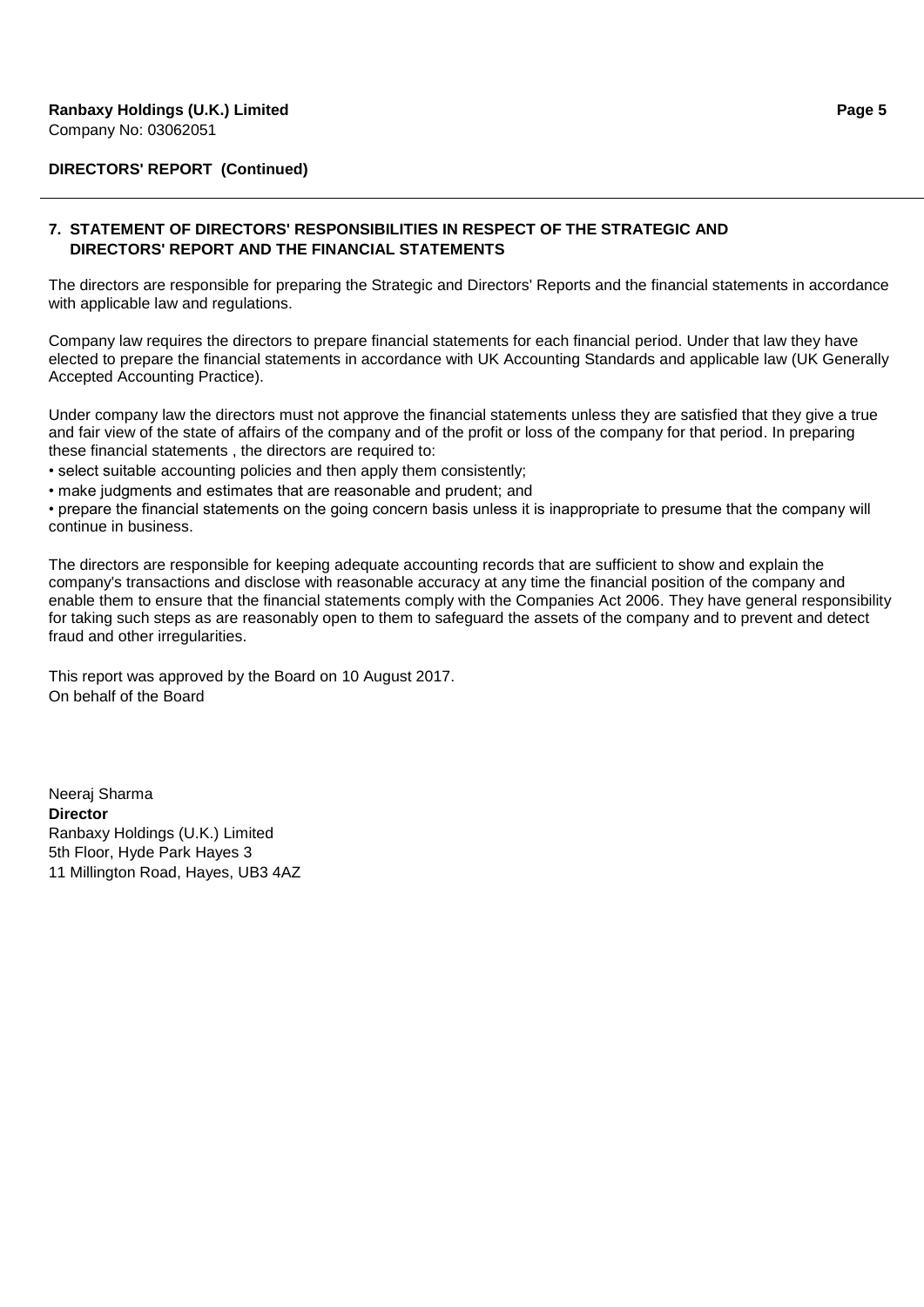We have audited the financial statements of Ranbaxy Holdings (U.K.) Limited for the year ended 31 March 2017 set out on pages 8 to14. The financial reporting framework that has been applied in their preparation is applicable law and United Kingdom Accounting Standards (United Kingdom Generally Accepted Accounting Practice) including FRS 102 "The Financial Reporting Standard applicable in the United Kingdom and Republic of Ireland."

This report is made solely to the company's members, as a body, in accordance with Chapter 3 of Part 16 of the Companies Act 2006. Our audit work has been undertaken so that we might state to the company's members those matters we are required to state to them in an auditor's report and for no other purpose. To the fullest extent permitted by law, we do not accept or assume responsibility to anyone other than the company and the company's members, as a body, for our audit work, for this report, or for the opinions we have formed.

# **Respective responsibilities of directors and auditors**

As explained more fully in the Directors' Responsibilities Statement set out on page 5, the directors are responsible for the preparation of the financial statements and for being satisfied that they give a true and fair view. Our responsibility is to audit and express an opinion on the financial statements in accordance with applicable law and International Standards on Auditing (UK and Ireland). Those standards require us to comply with the Auditing Practices Board's Ethical Standards for Auditors.

### **Scope of the audit of the financial statements**

An audit involves obtaining evidence about the amounts and disclosures in the financial statements sufficient to give reasonable assurance that the financial statements are free from material misstatement, whether caused by fraud or error. This includes an assessment of: whether the accounting policies are appropriate to the company's circumstances and have been consistently applied and adequately disclosed; the reasonableness of significant accounting estimates made by the directors; and the overall presentation of the financial statements. In addition, we read all the financial and non-financial information in the Directors' Report and the Strategic Report to identify material inconsistencies with the audited financial statements and to identify any information that is apparently materially incorrect based on, or materially inconsistent with, the knowledge acquired by us in the course of performing the audit. If we become aware of any apparent material misstatements or inconsistencies we consider the implications for our report.

### **Opinion on financial statements**

In our opinion the financial statements:

- give a true and fair view of the state of the company's affairs as at 31 March 2017 and of its loss for the year then ended;
- have been properly prepared in accordance with United Kingdom Generally Accepted Accounting Practice; and
- have been prepared in accordance with the requirements of the Companies Act 2006.

### **Opinions on other matters prescribed by the Companies Act 2006**

In our opinion based on the work undertaken in the course of the audit, the information given in the Strategic Report and the Directors' Report for the financial year for which the financial statements are prepared is consistent with the financial statements, and the Strategic Report and the Directors' Report have been prepared in accordance with applicable legal requirements.

### **Matters on which we are required to report by exception**

In light of the knowledge and understanding of the company and its environment obtained in the course of our audit, we have not identified material misstatements in the Strategic Report or the Directors' Report.

We have nothing to report in respect of the following matters where the Companies Act 2006 requires us to report to you if, in our opinion:

• adequate accounting records have not been kept, or returns adequate for our audit have not been received from branches not visited by us; or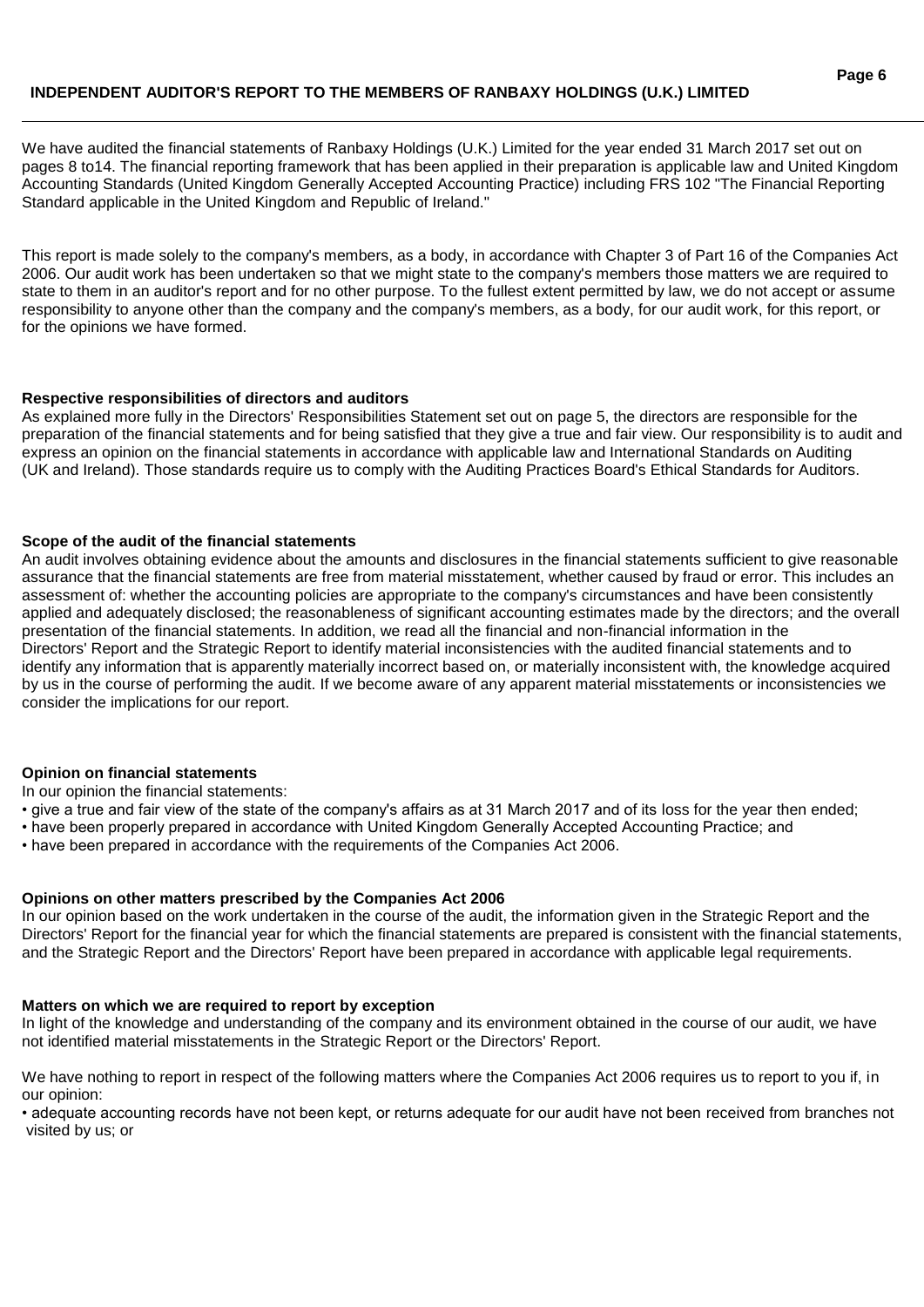- the financial statements are not in agreement with the accounting records and returns; or
- certain disclosures of directors' remuneration specified by law are not made; or
- we have not received all the information and explanations we require for our audit.

**Janice Riches (Senior Statutory Auditor) for and on behalf of Kingston Smith LLP**

Chartered Accountants Statutory Auditor Devonshire House 60 Goswell Road London EC1M 7AD 10 August 2017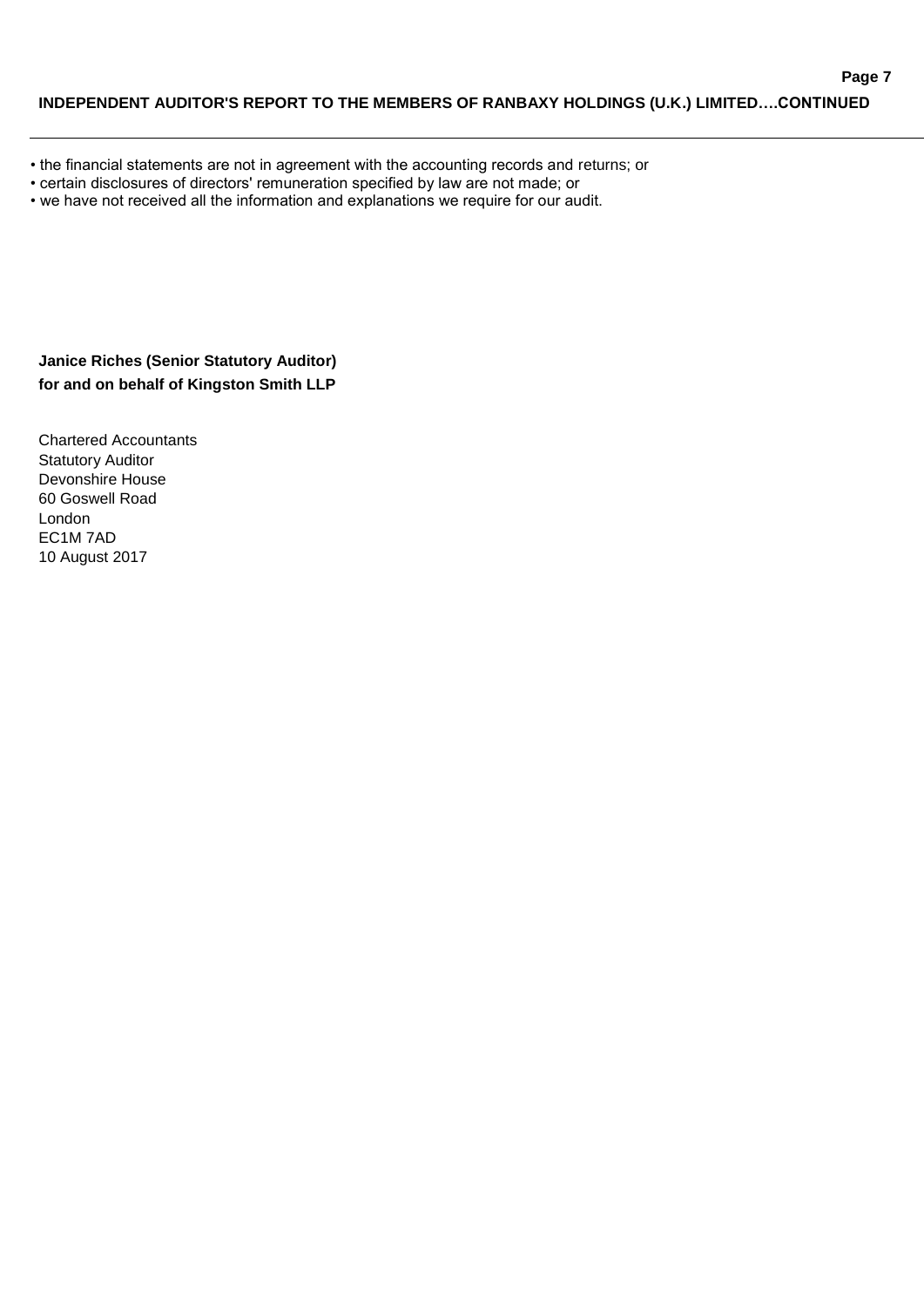# **STATEMENT OF INCOME AND RETAINED EARNINGS for the year ended 31 March 2017**

|                                                                  | <b>Notes</b> | 2017<br>£      | 2016<br>£ |
|------------------------------------------------------------------|--------------|----------------|-----------|
| Net Operating Expenses - continuing activities                   |              | 11,474         | 9,317     |
| Loss on ordinary activities before taxation                      |              | (11, 474)      | (9,317)   |
| Tax on loss on ordinary activities                               | 3            | $\blacksquare$ |           |
| Retained Loss on ordinary activities after taxation for the year |              | (11, 474)      | (9,317)   |
| Accumulated profit at the start of the year                      |              | 1,394,426      | 1,403,743 |
| Accumulated profit at the end of the year                        |              | 1,382,952      | 1,394,426 |

There were no recognised gains or losses other than the loss for the financial year

The notes on pages 10 to 14 form an integral part of these financial statements.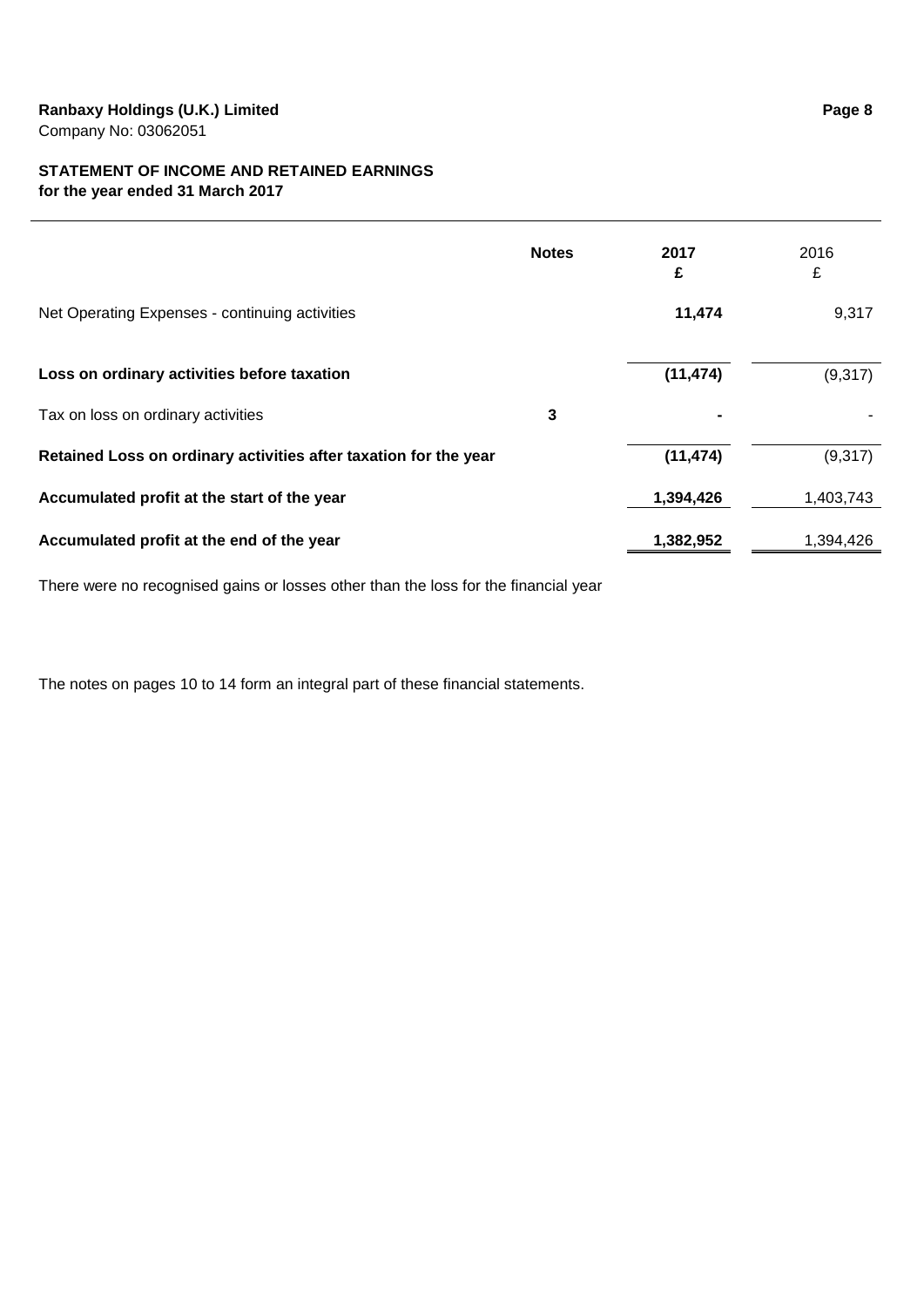# **STATEMENT OF FINANCIAL POSITION as at 31 March 2017**

| <b>FIXED ASSETS</b>                                   | <b>Notes</b> | 2017<br>£               | 2016<br>£               |
|-------------------------------------------------------|--------------|-------------------------|-------------------------|
| Investments                                           | 4            | 32,030,078              | 32,030,070              |
| <b>CURRENT ASSETS</b><br>Cash at bank                 |              | 11,434                  | 10,799                  |
| <b>CREDITORS:</b> amounts falling due within one year | 5            | (102, 359)              | (90, 242)               |
| <b>NET CURRENT LIABILITIES</b>                        |              | (90, 925)               | (79, 443)               |
| <b>NET ASSETS</b>                                     |              | 31,939,153              | 31,950,627              |
| <b>CAPITAL AND RESERVES</b>                           |              |                         |                         |
| Share capital<br>Profit & Loss Account                | 6            | 30,556,201<br>1,382,952 | 30,556,201<br>1,394,426 |
| <b>EQUITY SHAREHOLDERS' FUNDS</b>                     |              | 31,939,153              | 31,950,627              |

These financial statements were approved by the Board of Directors and authorised for issue on 10 August 2017

Neeraj Sharma **Director**

The notes on pages 10 to 14 form an integral part of these financial statements.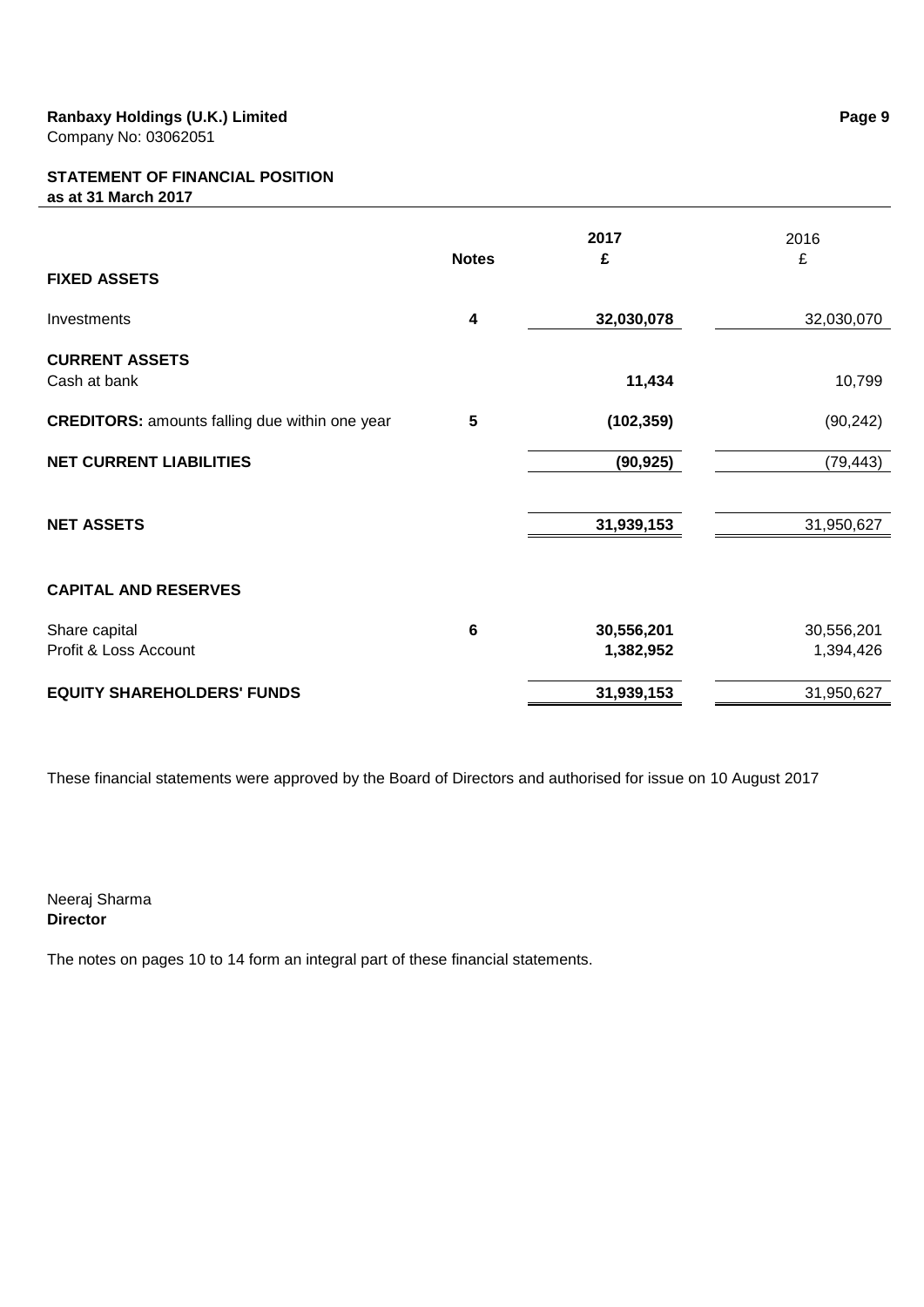### **1 ACCOUNTING POLICIES**

#### *1.1 Company information*

Ranbaxy Holdings (U.K.) Limited is a private company limited by shares which is domiciled and incorporated in England and Wales. The registered office is 5th Floor, Hyde Park Hayes 3, 11 Millington Road, Hayes, Middlesex, UB34AZ.

### *Accounting Convention*

The financial statements have been prepared under the historical cost convention, and in accordance with the Financial Reporting Standard 102 (FRS 102) 'The Financial Reporting Standard applicable in the UK and Republic of Ireland' , and the requirements of the Companies Act 2006.

The financial statements have been prepared in sterling, which is the functional currency of the company. Monetary amounts in these financial statements are rounded to the nearest pound.

#### *1.2 Consolidation*

The company is exempt by virtue of Section 401 of the Companies Act 2006 from the requirement to prepare group financial statements. These financial statements present information about the company as an individual undertaking and not about its group.

#### *1.3 Cash flow statement*

Under FRS 102 the Company is exempt from the requirement to prepare a cash flow statement on the grounds that a parent undertaking includes the Company in its own published consolidated financial statements.

### *1.4 Going Concern*

The directors have reviewed the financial position of the company and note that at 31 March 2017 the current liabilities are in excess of its current assets. As a holding company with no independent source of income, it is therefore dependent on the wider group for funding. On the basis of their assessment of the company's financial position and of the enquiries made of the directors of the immediate and intermediate parent companies, the company's directors have a reasonable expectation that the company will be able to continue in operational existence for the foreseeable future. Thus they continue to adopt the going concern basis of accounting in preparing the annual financial statements.

### *1.5 Investments*

Investments are shown at historic cost less provision for impairment. The directors are of the opinion that the holding value does not exceed open market valuation.

#### *1.6 Taxation*

The tax expense represents the sum of the tax currently payable and deferred tax.

### *Deferred Tax*

Deferred tax liabilities are generally recognised for all timing differences.

Deferred tax assets are recognised in the income statement to the extent that it is probable that they will be recovered against the reversal of deferred tax liabilities or future taxable profits.

The carrying amount of the deferred tax asset is reviewed at each reporting end date and reduced to the extent that it is no longer probable that sufficient taxable profits will be available to allow all or part of the asset to be recovered. Deferred tax is measured using rates of tax that have been enacted or substantively enacted by the balance sheet date.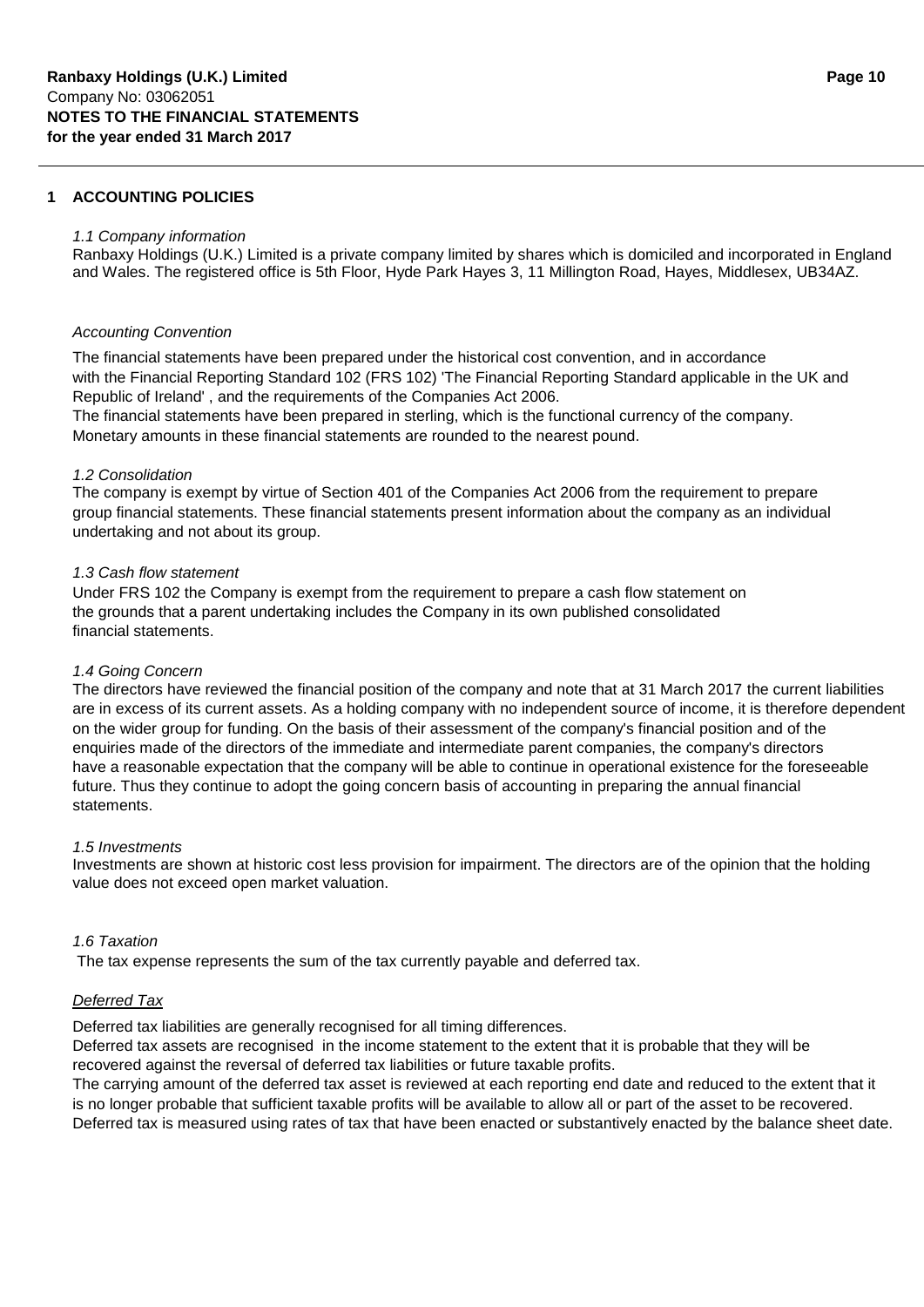#### Current Tax

The tax currently payable is based on taxable profit for the year. Taxable profit differs from the net profit as reported in the income statement because it excludes items of income or expense that are taxable or deductible in other years and it further excludes items that are never taxable or deductible. The company's liability for current tax is calculated using the rates that have been enacted or substantively enacted by the reporting end date.

#### *1.7 Cash and cash equivalents*

Cash and cash equivalents include deposits held at call with banks.

#### *1.8 Financial instruments*

Basic financial instruments are measured at cost. The company has no other financial instruments or basic financial instruments measured at fair value.

### *1.9 Equity Instruments*

Equity instruments issued by the company are recorded at the proceeds received, net of direct issue costs. Dividends payable on equity instruments are recognised as liabilities once they are no longer at the discretion of the company.

#### *1.10 Foreign currencies*

Transactions in foreign currencies are recorded at the rate ruling at the date of the transaction. Monetary assets and liabilities denominated in foreign currencies are retranslated at the rate of exchange ruling at the balance sheet date. All exchange differences are recognised in the income statement.

### **2 LOSS ON ORDINARY ACTIVITIES**

The loss on ordinary activities is stated after charging :

|                                                 | 2017  | 2016 |
|-------------------------------------------------|-------|------|
|                                                 |       |      |
| Auditors remuneration                           |       |      |
| Amounts payable to the auditors in respect of : |       |      |
| Audit of these financial statements             | 4.000 | 500  |

The average monthly number of employees, including directors was 2 (2016 : 2).

None of the directors received any emoluments from the company during the year.

Directors were remunerated by fellow group companies. Where remuneration was paid to directors by fellow group companies, it did not include any amounts in respect of qualifying services in respect of Ranbaxy Holdings (U.K.) Limited.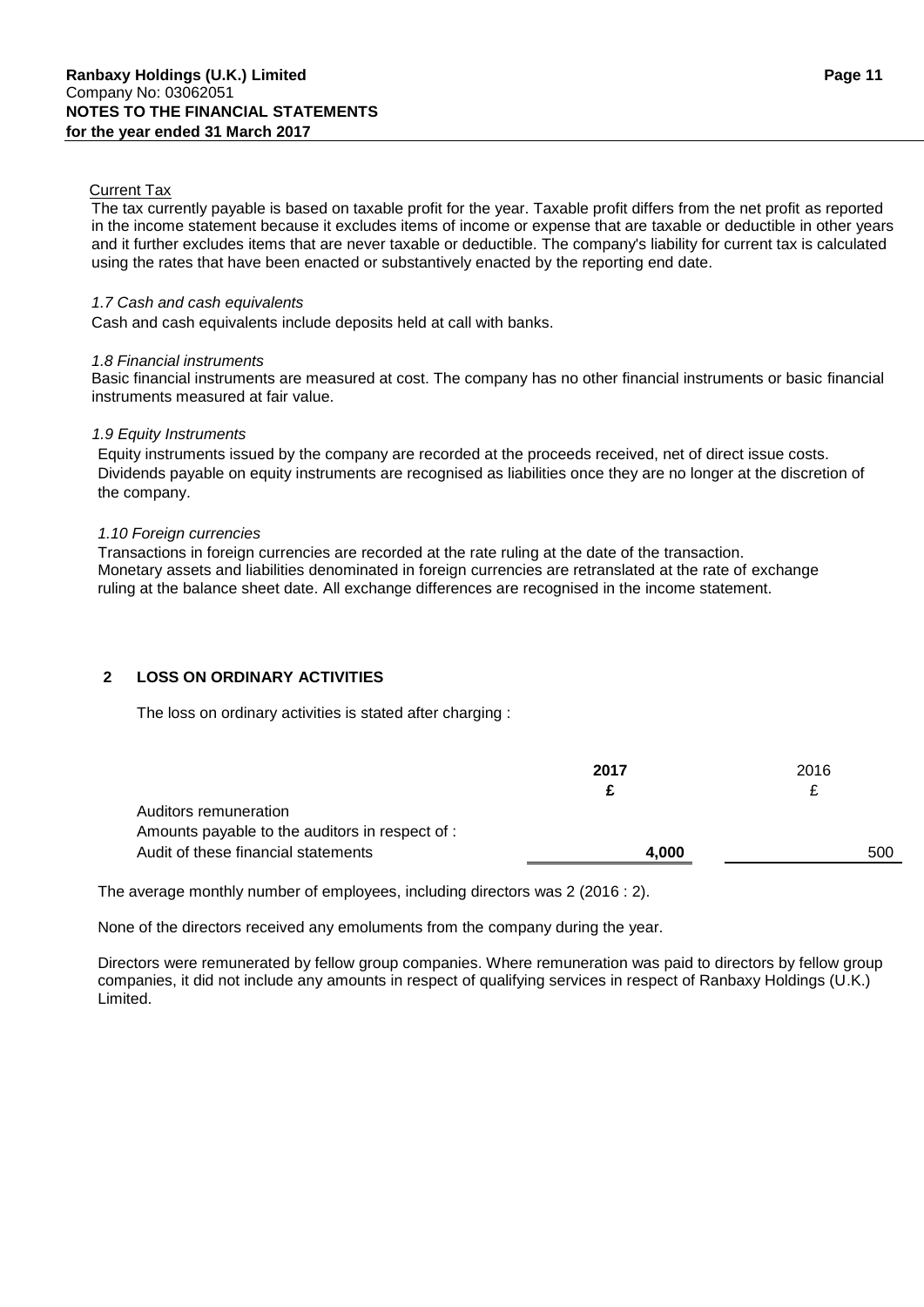| 3 | TAX ON PROFIT ON ORDINARY ACTIVITIES | 2017 | 2016 |
|---|--------------------------------------|------|------|
|   | The corporation tax comprises:-      | c    |      |
|   | UK corporation tax at 20%            |      |      |

# **Factors affecting future tax charges**

The standard rate of corporation tax effective from 1 April 2015 was 20%. Effective from 1 April 2017 the enacted standard rate of corporation tax is 19%. This rate will remain unchanged until 2020.

| <b>FIXED ASSET INVESTMENTS</b><br>4 | 2017       | 2016       |
|-------------------------------------|------------|------------|
|                                     |            |            |
| Investment in subsidiaries          | 32,030,078 | 32,030,070 |
|                                     | 32,030,078 | 32,030,070 |

### **Holdings of more than 20%**

The company holds more than 20% of the share capital of the following companies:

| <b>Name of Company</b>                    | <b>Registered Office</b>                                                                                        | <b>Class</b>           | <b>Shares Held</b> |
|-------------------------------------------|-----------------------------------------------------------------------------------------------------------------|------------------------|--------------------|
| Sun Pharmaceutical Holdings USA, Inc.     | The Corporation Trust Company<br><b>Corporation Trust Center</b><br>1209 Orange St<br>Wilmington, DE 19801, USA | <b>Common Stock</b>    | 100.00%            |
| Ranbaxy Europe Limited                    | Hyde Park Hayes 3, Middlesex,<br>England, UB3 4AZ                                                               | <b>Ordinary Shares</b> | 100.00%            |
| Ranbaxy Inc.                              | The Corporation Trust Company<br><b>Corporation Trust Center</b><br>1209 Orange St<br>Wilmington, DE 19801, USA | Common Stock           | 100.00%*           |
| 2 Independence Way LLC                    | <b>Corporation Service Company</b><br>820 Bear Tavern Road<br>West Trenton, NJ 08628, USA                       | N/A                    | 100.00%*           |
| Ranbaxy Laboratories Inc. <sup>1</sup>    | <b>Corporation Service Company</b><br>251 Little Falls Drive<br>Wilmington, DE 19808 USA                        | Common Stock           | 100.00%*           |
| Ranbaxy Pharmaceuticals Inc. <sup>2</sup> | <b>Corporation Service Company</b><br>1201 Hays Street<br>Tallahassee, FL 32301, USA                            | <b>Common Stock</b>    | 100.00%*           |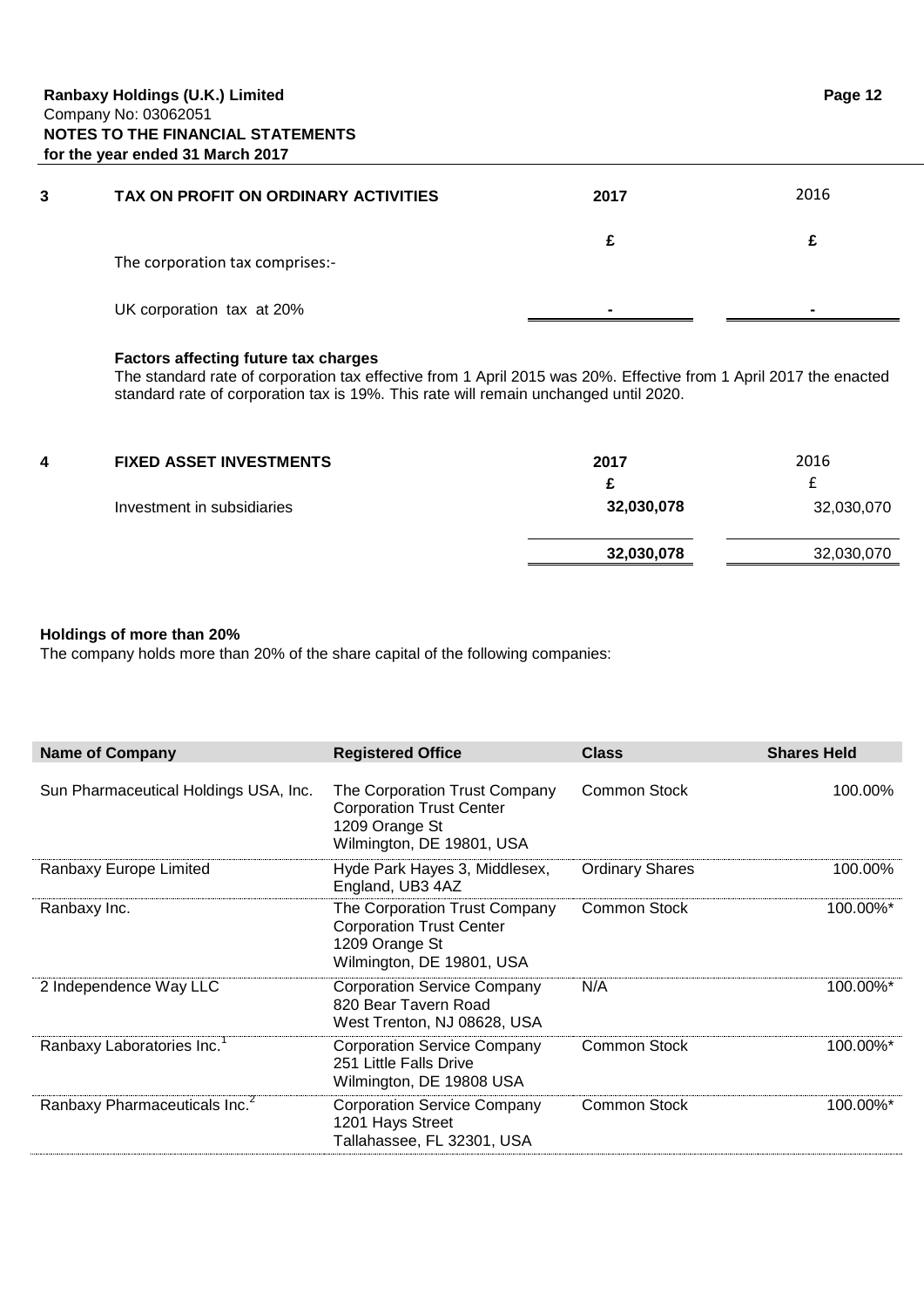# **FIXED ASSET INVESTMENTS…. CONTINUED**

| Ohm Laboratories Inc.                  | 1385 Livingston Avenue<br>North Brunswick, NJ 08902, USA                                                        | Class A Common<br><b>Voting Stock</b><br>Class B Common<br><b>Voting Stock</b> | 100.00%* |
|----------------------------------------|-----------------------------------------------------------------------------------------------------------------|--------------------------------------------------------------------------------|----------|
| Ranbaxy Signature LLC                  | <b>Corporation Service Company</b><br>251 Little Falls Drive<br>Wilmington, DE 19808 USA                        | N/A                                                                            | 66.67%*  |
| InSite Vision Incorporated             | The Corporation Trust Company<br><b>Corporation Trust Center</b><br>1209 Orange St<br>Wilmington, DE 19801, USA | <b>Common Stock</b>                                                            | 100.00%* |
| Sun Pharmaceutical Industries,<br>Inc. | The Corporation Trust Company<br>40600 Ann Arbor Road East<br>Suitte 201<br>Plymouth, MI 48170, USA             | <b>Common Stock</b>                                                            | 82.12%*  |
| Caraco Pharmaceuticals Pvt Ltd         | F P 145 Ram Mandir Road Vile Parle<br>East Mumbai Mumbai City MH 400057<br>India                                | Common Stock                                                                   | 100.00%* |
| Chattem Chemicals, Inc.                | <b>Corporation Service Company</b><br>251 Little Falls Drive<br>Wilmington, DE 19808 USA                        | <b>Common Stock</b>                                                            | 100.00%* |
| DUSA Pharmaceuticals, Inc.             | <b>Corporation Service Company</b><br>820 Bear Tavern Road<br>West Trenton, NJ 08628, USA                       | Series A Preferred<br><b>Stock</b>                                             | 100.00%* |
| <b>Taro Development Corporation</b>    | 3 Skyline Drive<br>Hawthorne, NY 10532, USA <sup>3</sup>                                                        | Common Stock                                                                   | 100.00%* |
| Morley & Company Inc.                  | 270 Prospect Plains Road <sup>4</sup><br>Cranbury, NJ 08512, USA                                                | <b>Class A Common Stock</b><br><b>Class B Common Stock</b>                     | 100.00%* |
| Pharmalucence Inc.                     | The Corporation Trust Company<br><b>Corporation Trust Center</b><br>1209 Orange St<br>Wilmington, DE 19801, USA | <b>Common Stock</b>                                                            | 100.00%* |

*\*- Indirect Holding*

*<sup>1</sup> Merged into Sun Pharmaceutical Industries, Inc. as of August 1, 2017.*

*<sup>2</sup> Merged into Sun Pharmaceutical Industries, Inc. as of August 1, 2017. A formal confirmation from Florida Secretary of State to this effect is still awaited.*

*3&4 This represents the principal business address, as it is not a mandatory requirement to have a registered office address in the respective states.*

| Movements in fixed asset investments       | <b>Shares</b><br>£ |
|--------------------------------------------|--------------------|
| Cost<br>At 1 April 2016<br>Additions       | 3,203,070<br>8     |
| <b>Carrying Amount</b><br>At 31 March 2017 | 32,030,078         |
| At 31 March 2016                           | 32,030,070         |